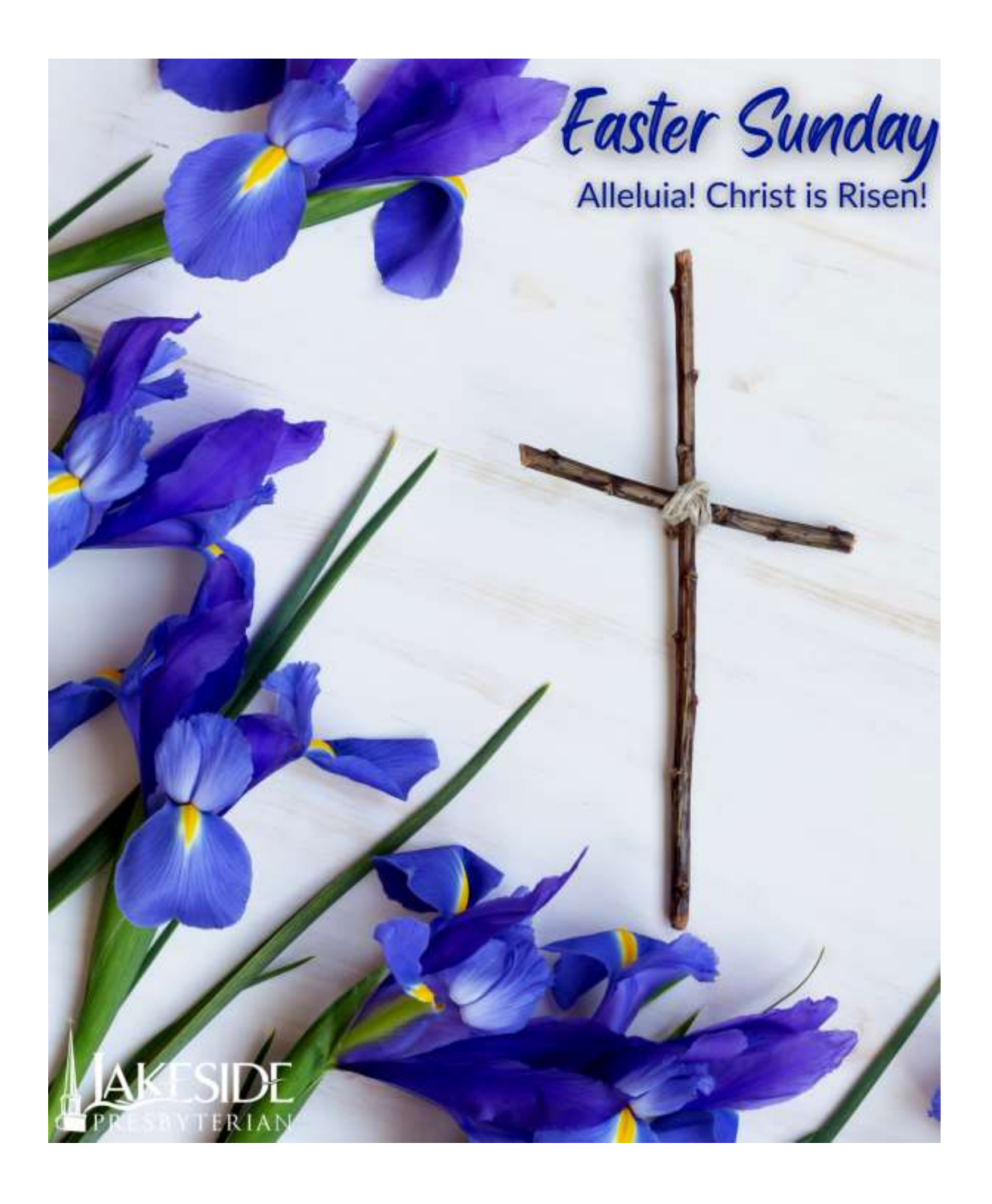# **Lakeside Presbyterian Church Easter Sunday- April 17, 2022**

CUITPINATING<br>ESLETTING GO

**ORGAN VOLUNTARY** *<i>Entrée* Denis Bédard **Denis Bédard** 

**GOSPEL PROCLAMATION** John 20:1-9 (N.T. p.114)

Tom Clark and Peggy Golden, readers

**INTROIT** *This Joyful Eastertide* William H. Harris

*This joyful Eastertide, away with sin and sorrow! My Love, the Crucified, hath sprung to life this morrow. Had Christ, that once was slain, ne'er burst his three-day prison, our faith had been in vain: but now hath Christ arisen.*

### **\*CALL TO WORSHIP**

He is risen! **He is risen, indeed! Thanks be to God who gives us the victory!**

**\*HYMN #232** *Jesus Christ is Risen Today* EASTER HYMN

### **\*PRAYER OF ADORATION**

### **\*THE LORD'S PRAYER**

**Our Father, who art in heaven, hallowed be thy name. Thy kingdom come, thy will be done, on earth as it is in heaven. Give us this day our daily bread and forgive us our debts as we forgive our debtors, and lead us not into temptation, but deliver us from evil. For thine is the kingdom, the power, and the glory, forever. Amen.**

### **CALL TO CONFESSION**

### **PRAYER OF CONFESSION**

Risen Lord Jesus, early in the morning, a voice in a guarded graveyard and footsteps in the dew proved that you had risen, that you had come back to those and for those who had forgotten, denied and destroyed you.

We stand with those who have forgotten or dishonored you and your people.

**O God, cultivate new life where we are worn and tired,** 

**new love where we have turned hard-hearted,** 

**forgiveness where we have wounded, and** 

**the joy and freedom of your Spirit where we are the prisoners of our selves. Forgive us and enable us to let go of our shame and guilt and to live into the joy of your peace.**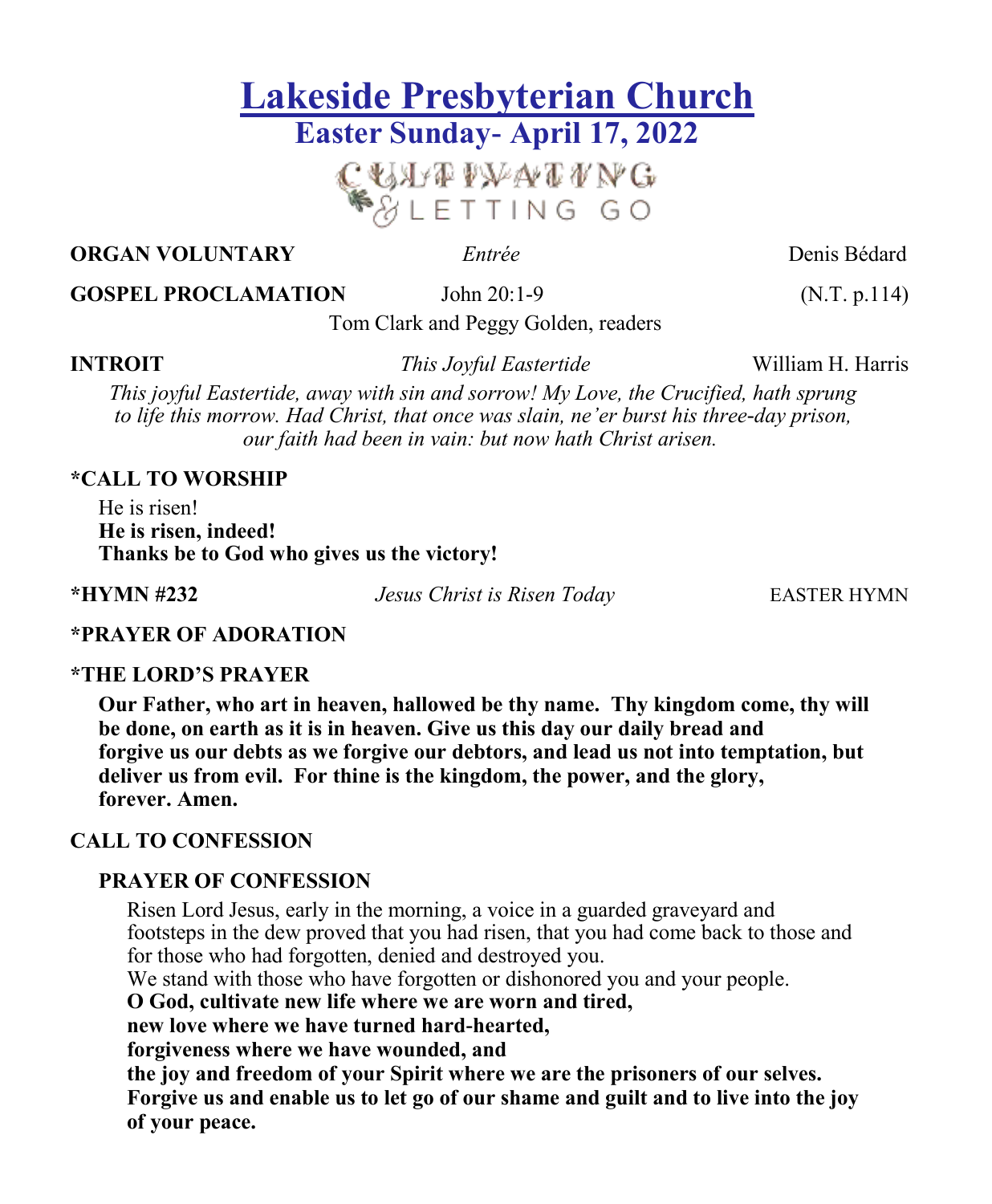### **DECLARATION OF FORGIVENESS**

### **\*PASSING THE PEACE**

The Peace of Christ be with you. **And also with you.**

### **\*CONGREGATIONAL RESPONSE** LLANFAIR

**Praise the Lord, God's mercies trace, Alleluia! Praise God's providence and grace, Alleluia! All that God for us has done, Alleluia! All God sends us through the Son, Alleluia!**

**CHILDREN'S MOMENT** The Rev. Dr. Louisa W. Umphres

(Please note that children who come forward may be visible to our online audiences.)

### **WELCOME AND NEWS FROM CHURCH**

### **OFFERING INVITATION**

**OFFERTORY** *The Lamb Has Come To Us From the House of David* James MacMillan

*The Lamb has come for us from the House of David, the priest and pontif from Abraham. He became for us both Lamb and pontiff, giving His Body for sacrifice, His blood for sprinkling. Blessed is His accomplishment. Mary carried Him as a child, the priest carried Him as an offering. The cross carried Him as one slain! Heav'n carried Him as God! Praise to His Father. Whom have we, Lord, like you, the Great One who became small, the wakeful who slept? The pure one who was baptised, the living one who died, the King who abased himself to ensure honour for all. Blessed is your honour.*

| *DOXOLOGY<br><b>HYMN #606</b><br>Praise God, from whom all blessings flow; praise God, all creatures here below;<br>praise God above, ye heavenly host; praise Father, Son, and Holy Ghost. Amen. |                         |                               |  |  |
|---------------------------------------------------------------------------------------------------------------------------------------------------------------------------------------------------|-------------------------|-------------------------------|--|--|
| *PRAYER OF DEDICATION                                                                                                                                                                             |                         |                               |  |  |
| *HYMN #233                                                                                                                                                                                        | The Day of Resurrection | <b>LANCASHIRE</b>             |  |  |
| PRAYER FOR ILLUMINATION                                                                                                                                                                           |                         |                               |  |  |
| <b>GOSPEL READING</b><br>For the Word of God in scripture,<br>For the Word of God among us,<br>For the Word of God within us.<br>Thanks be to God.                                                | John $20:10-18$         | (N.T. p.114)                  |  |  |
| SERMON AND SCRIPTURE                                                                                                                                                                              | Acts 10:34-43           | The Rev. Nancy Ross-Zimmerman |  |  |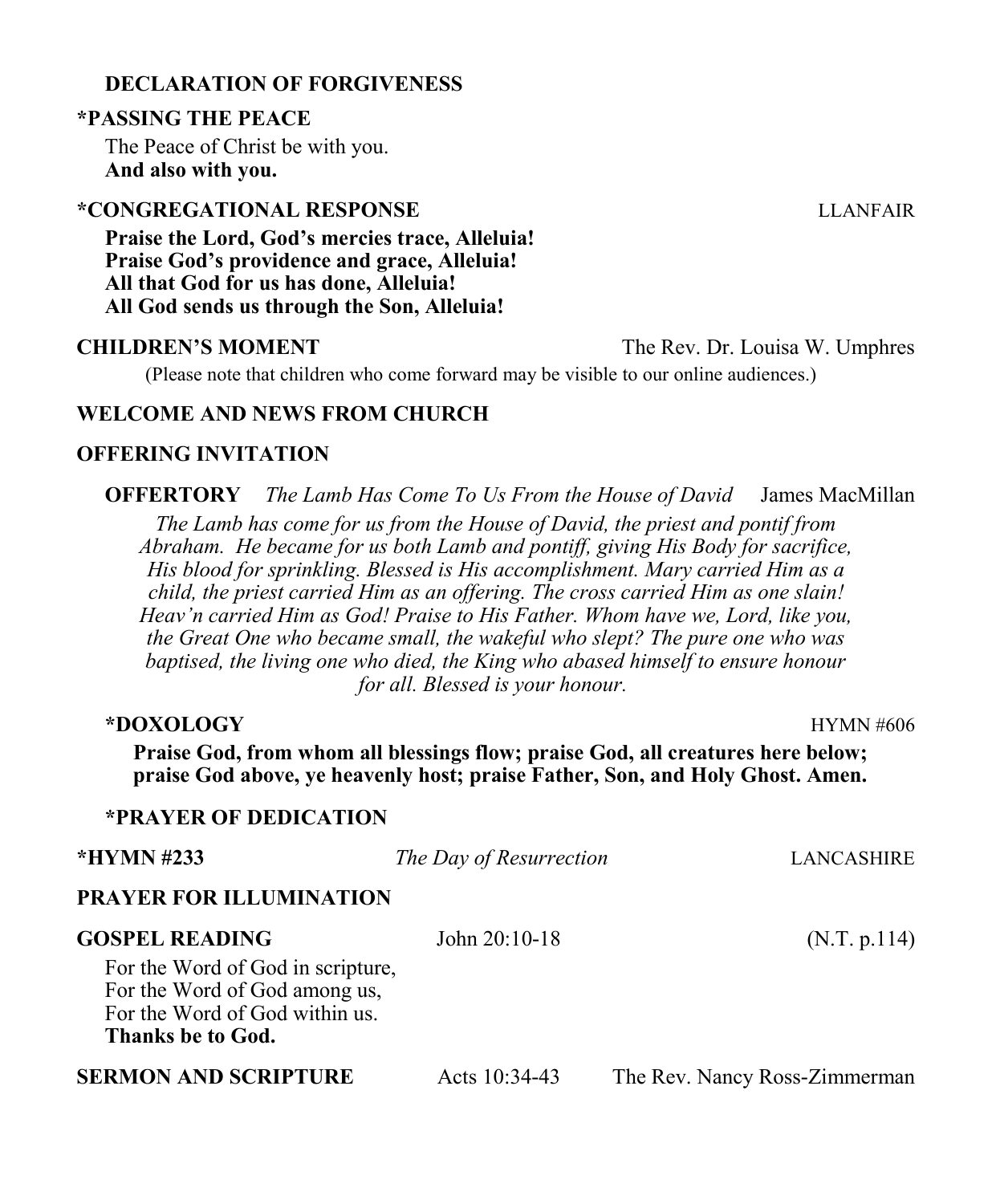### **ANTHEM** *Risen Today!* Dan Forrest

*Christ the Lord is ris'n today, Alleluia! Earth and heav'n in chorus say, Alleluia! Raise your joys and triumphs high! Alleluia! Sing, ye heav'ns and earth reply, Alleluia! Love's redeeming work is done, Alleluia! Fought the fight, the battle won, Alleluia! Death in vain forbids Him rise! Alleluia! Christ has opened paradise, Alleluia! Lives again our glorious King, Alleluia! Where, O death, is now this sting? Alleluia! Dying once, He all doth save, Alleluia! Where thy victory, O grave, Alleluia!*

### **\*AFFIRMATION OF FAITH** *(adapted from 1 Corinthians 15)*

This is the good news which we have received, in which we stand, and by which we are saved, if we hold it fast: **that Christ died for our sins according to the scriptures, that he was buried, that he was raised on the third day, and that he appeared first to the women, then to Peter, and to the Twelve, and then to many faithful witnesses. We believe that Jesus is the Christ, the Son of the Living God. Jesus is the first and the last, the beginning and the end; he is our Lord and our God. Amen.**

| *HYMN #248                     | Christ is Risen! Shout Hosanna | <b>HYMN TO JOY</b>  |
|--------------------------------|--------------------------------|---------------------|
| *CHARGE AND BENEDICTION        |                                |                     |
| <i><b>*CHORAL RESPONSE</b></i> | Hallelujah                     | G. F. Handel        |
| <b>POSTLUDE</b>                | <i>Toccata from Symphony V</i> | Charles-Marie Widor |
|                                |                                |                     |

*\*Those who are able, please stand*

Permission to podcast/stream the music in this service obtained from ONE LICENSE with license #A-715941. All rights reserved.



Donate

## **Lakeside Presbyterian Church, Inc.**

**Worship · Learn · Serve** 2690 Dixie Highway, Lakeside Park, KY 41017 **Church telephone** 859-341-1963 **Church Office:** Monday through Thursday **10:00 a.m. to 2:00 p.m. www.lakesidechurch.org** 



News

### **lakeside@lakesidechurch.org**

**Co-Pastor** The Rev. Nancy Ross-Zimmerman — nancy@lakesidechurch.org **Co-Pastor** The Rev. Dr. Louisa W. Umphres — louisa@lakesidechurch.org **Director of Music** Stephanie Nash — snash@lakesidechurch.org **Organist** Thom Miles — thom all also the thomages of the thomage of the thomage of the thomage of the thomage of the thomage of the thomage of the thomage of the thomage of the thomage of the thomage of the thomage of the **Director of Technology** Peter Teremi— peter@lakesidechurch.org **Financial Assistant** Desma Borland — desma@lakesidechurch.org<br>Director of Operations Heather Vest — heather@lakesidechurch.org **Director of Operations** Heather Vest — heather@lakesidechurch.org<br> **Preschool Director** Cindy Sheehan — preschool@lakesidechurch.org Cindy Sheehan — preschool@lakesidechurch.org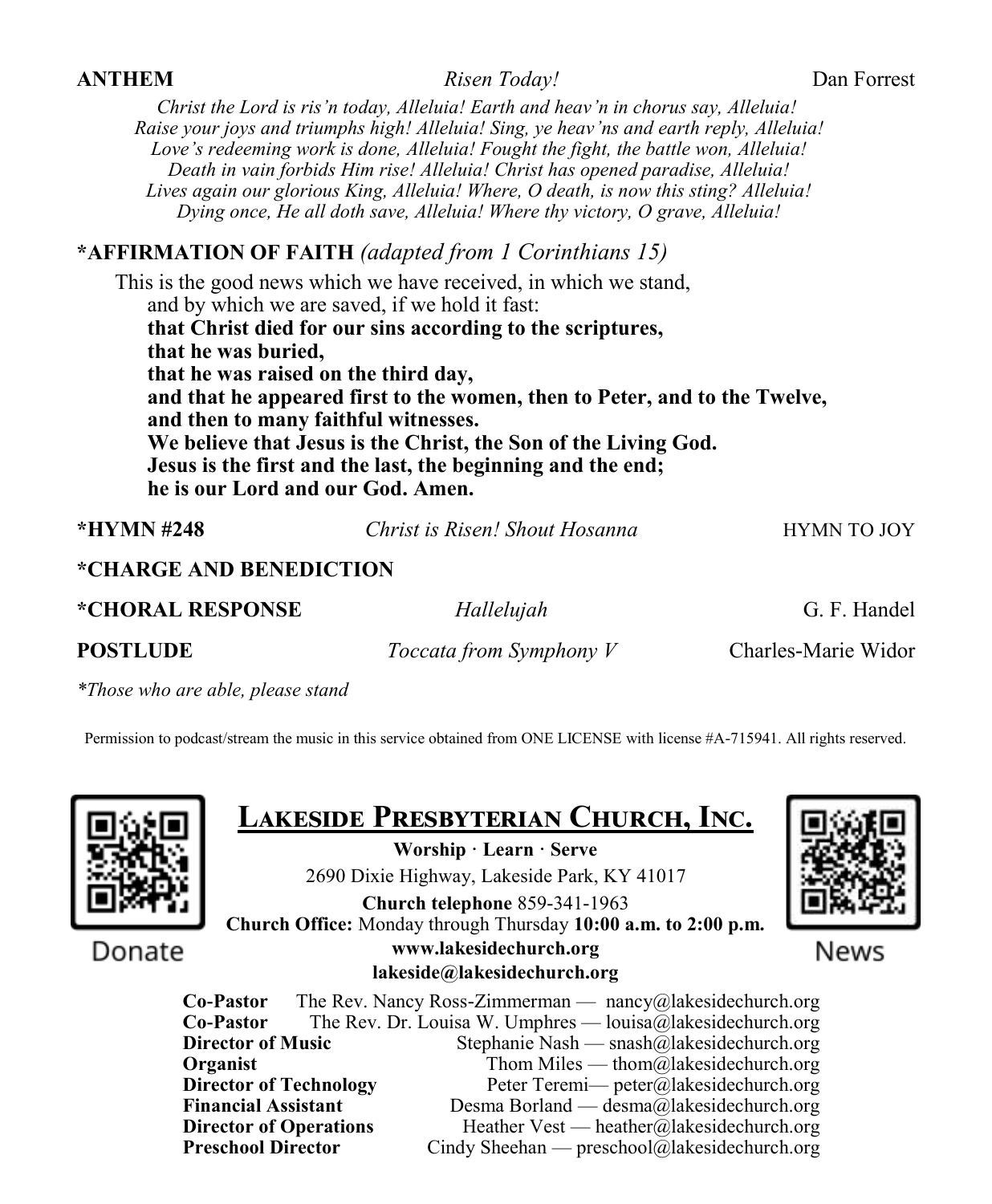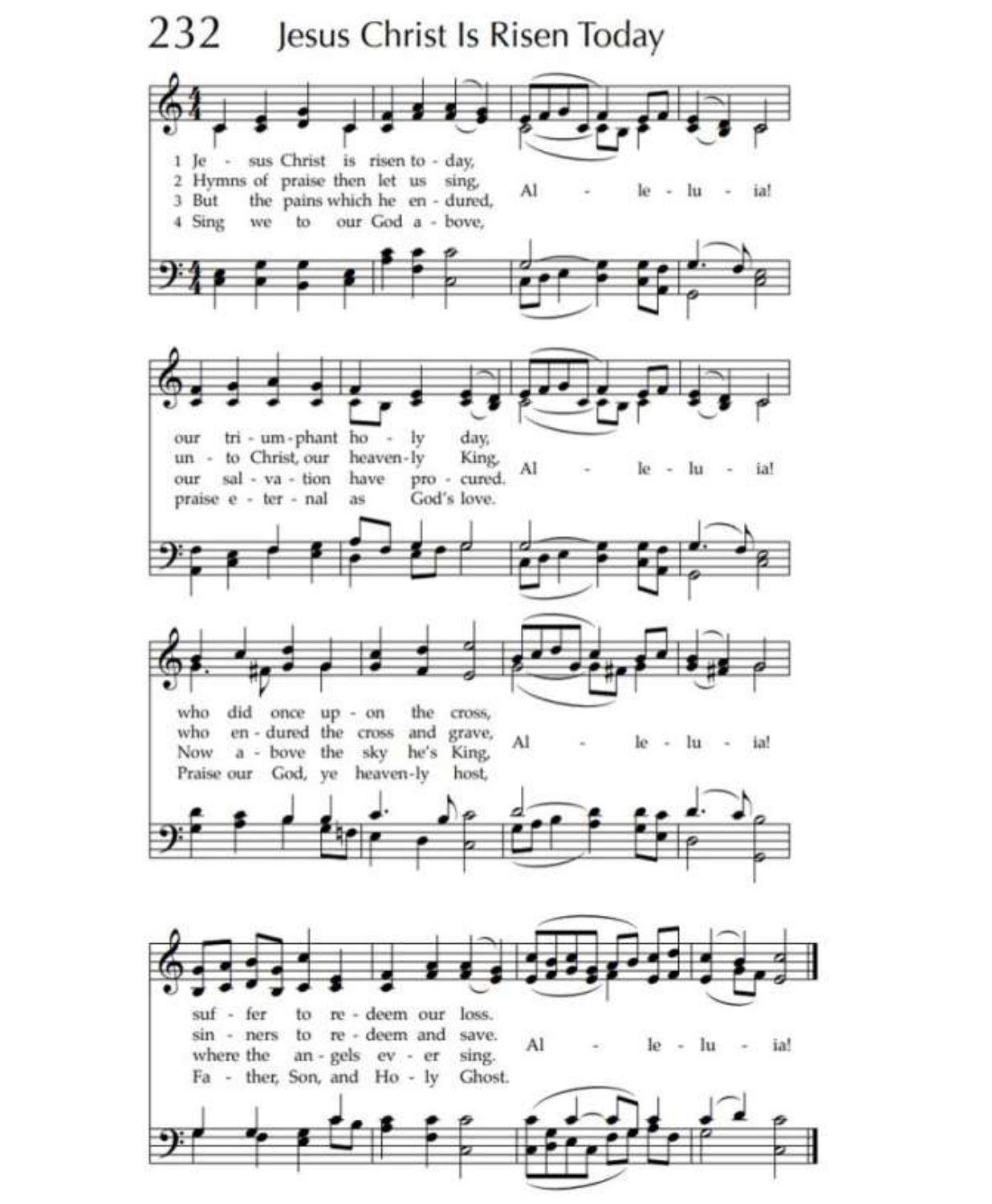**IESUS CHRIST: RESURRECTION** 



The roots of this English text come from a mid-8th century Greek hymn that continues to be used in Orthodox churches at the midnight Eucharist marking the beginning of Easter. The tune is named for the county in northwestern England where the composer was then an organist.